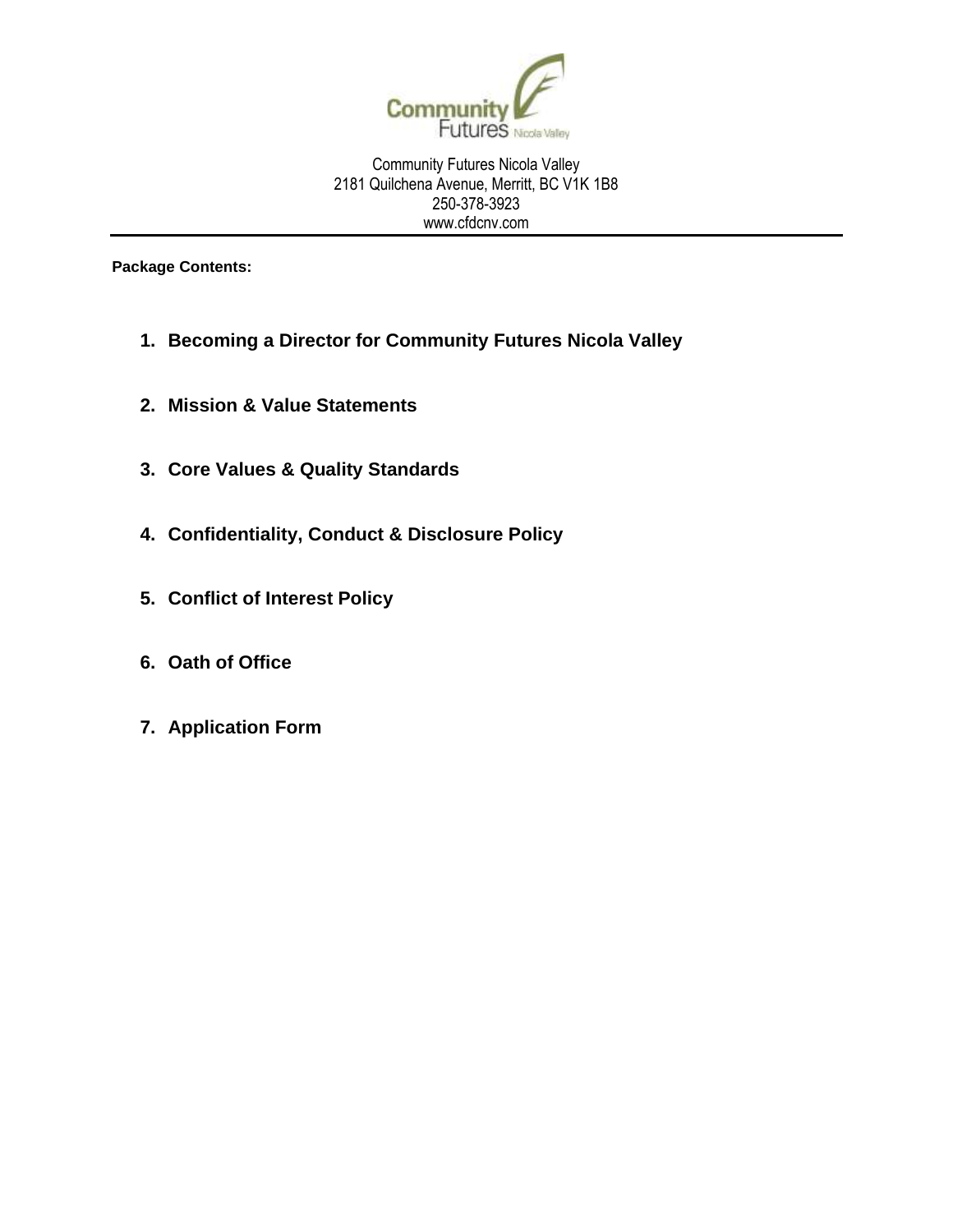

#### Community Futures Nicola Valley 2181 Quilchena Avenue, Merritt, BC V1K 1B8 250-378-3923 www.cfdcnv.com

### **Becoming a Director for Community Futures Nicola Valley:**

CFNV is always pleased to hear from a member of the community who is interested in the economic welfare of our community and is willing to serve as a Director on the Board. We can accommodate up to 14 Board members, and to ensure good succession planning, recruitment is an ongoing process.

#### **Qualifications of Board Members**

- Commitment to the mission of the organization.
- Respectfulness and the ability to work with others.
- Time to serve on the Board and Committees.
- Specific expertise relating to the organization's mandate.
- Knowledge of the community and the people served.
- Ability to express a community point of view to the Board.
- Ability to advocate and represent the organization to the community.

#### **Time Commitment Required**

- Two year term with opportunity for ongoing renewal.
- Willingness to serve on at least one committee relevant to your interests, knowledge, or experience.
- Attend the Annual General Meeting and any specific general meeting of the members.
- Attend at least 90% of the regularly scheduled Board meetings and the annual planning sessions.

#### **Applicants will be processed as follows**

- The applicant is required to submit a written application and may include other documents, such as a letter of intent, resume, education credentials.
	- The application and any attachments will need to be circulated to all Board members for review.
- The Board must pass a motion of acceptance for the applicant to become a Board member.
- The applicant will then be asked to meet with the Chairperson or a delegate for an orientation session.
- The successful applicant will be invited to attend the next scheduled meeting of the Board, where the applicant will sign an oath of office and be appointed to the Community Futures Nicola Valley Board of Directors.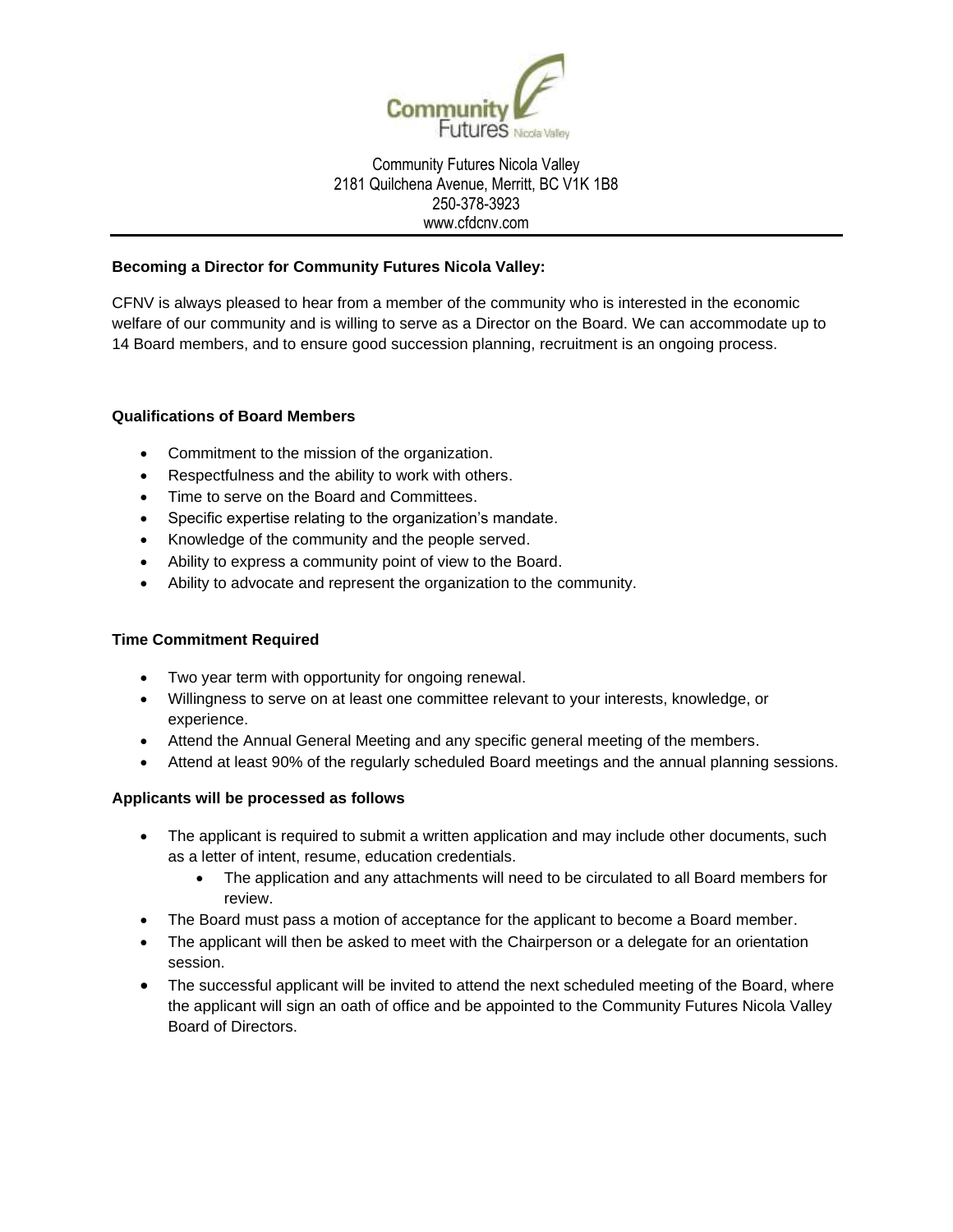

# MISSION STATEMENT

To enhance and stimulate strong community based economic growth in the Nicola Valley by providing business and training services and participating in Community Economic Development Initiatives.



# VISION STATEMENT

Community Futures Nicola Valley will be a recognized leader and partner in providing community based solutions to enhance the economic and social wellbeing of the region.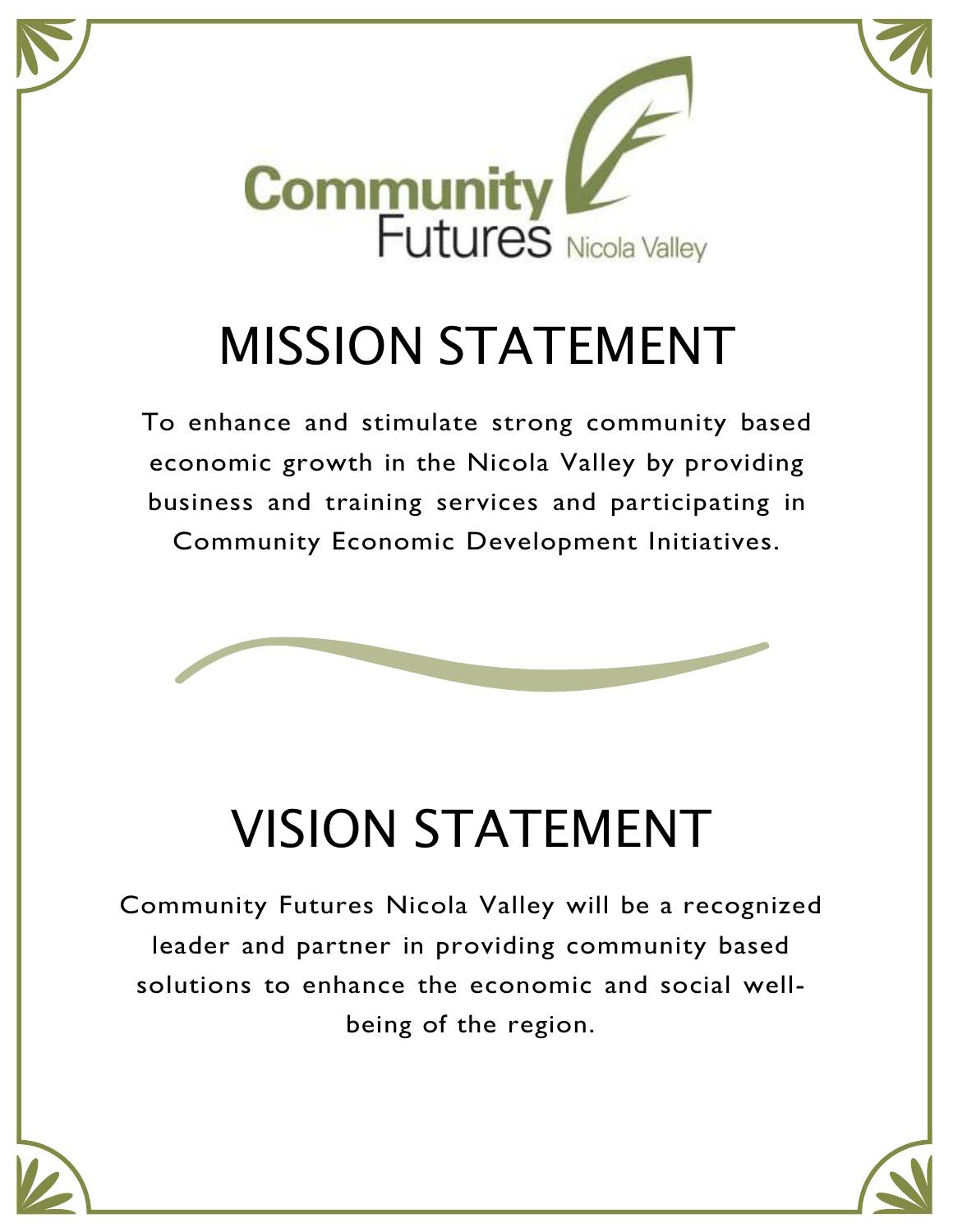# **Core Values**

We will conduct ourselves with integrity and be responsive and responsible to our communities and our Network. We will adhere to our Core-Values and high professional standards.

Honesty – We will be genuine, fair, truthful and sincere in all our dealings.

Respect – We will show consideration and deference for the contribution of others.

Trust - We will behave responsibly and honourably, we will allow ourselves to be open, approachable and create an atmosphere that encourages candour.

Openness - We will share information in a timely fashion respecting the need for prudence and confidentiality.

Results - We will create positive community outcomes through innovation, entrepreneurial leadership, excellent client care and strong partnerships.

# Quality Standards

Governance - Community Futures operate using a governance model based on written policies/procedures that encompass our operational needs. These policies are regularly reviewed and renewed.

Professionalism - Community Futures volunteers and staff adopt the core values, strive for excellence and seek out opportunities for continuous improvement.

Communications – Community Futures communicate both internally and externally reflecting our core values in a timely, responsive and effective manner.

Accountability - Community Futures are accountable to our communities, funders and each other to meet or exceed expectations, while reflecting our core values.

Trust will be enhanced between communities, each other and our funders through supporting our core values, quality governance, professionalism, communications and accountability.

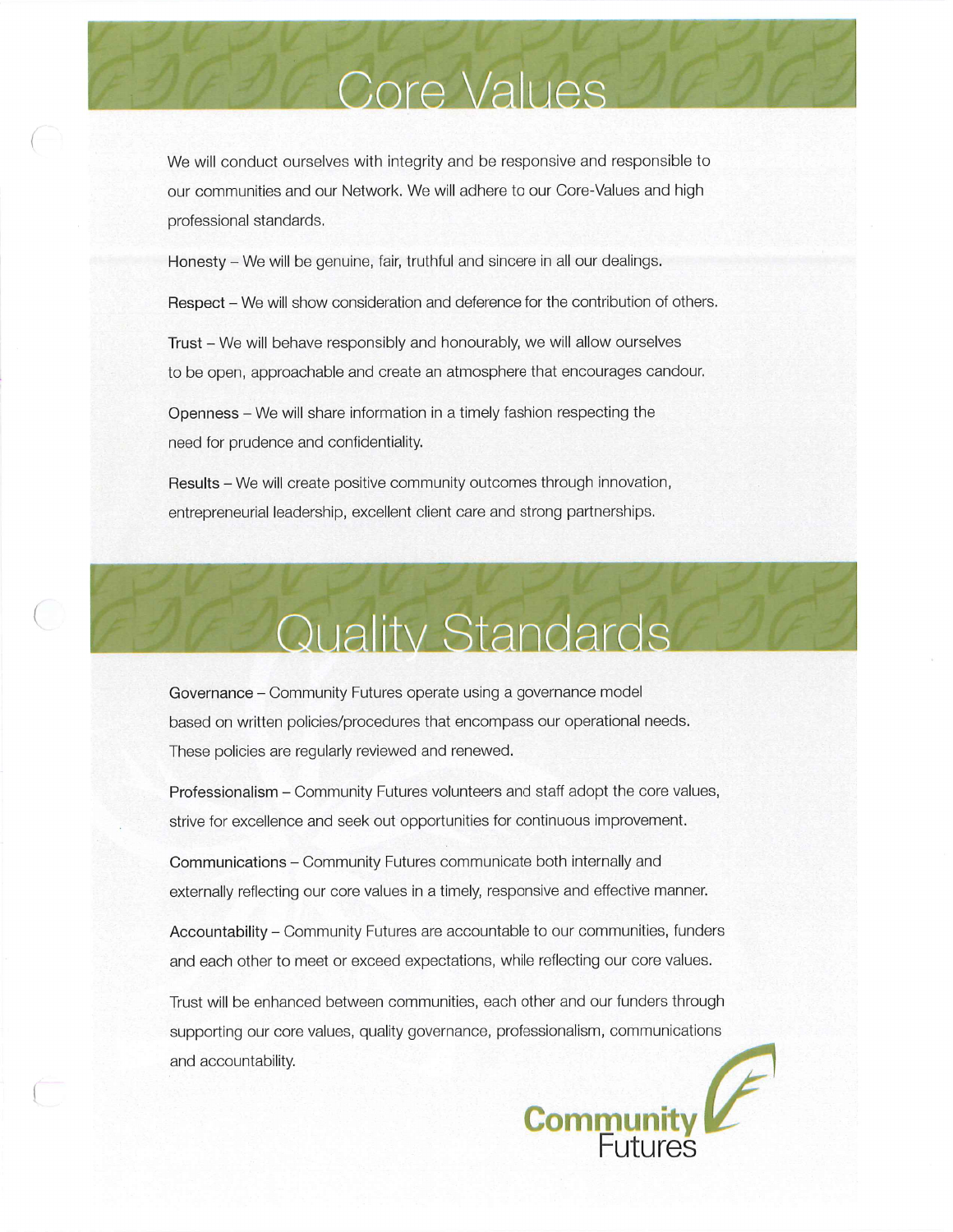

### **DIRECTOR AND / OR COMMITTEE MEMBER CONFIDENTIALITY, CONDUCT AND DISCLOSURE POLICY**

# **POLICY INTENT:**

This Policy is intended to ensure that Directors and Committee Members of Community Futures Development Corporation Nicola Valley (CFDCNV) are fully aware of their responsibilities concerning: Confidentiality; Conduct towards staff, each other, the community-at-large; and, Disclosure concerning pecuniary interests.

# **GUIDING PRINCIPLES:**

- Being loyal to the not-for-profit organization and its members
- Avoiding Conflict of Interest, including direct and indirect gains which could accrue to you or another Committee Member as a result of actions or decisions made in the capacity of board authority.
- Dealing with the public, staff, clients, and board peers in an ethical, fair, and straight forward manner – all exercising 'best judgment'
- Not exercising individual authority over the CFDCNV or its staff (unless specifically authorized to do so (in accordance with governance policy and procedures)
- Speaking positively of and representing the CFDCNV with integrity
- Fostering friendly and positive working relationships between the CFDCNV (Directors, Committee Members, and Staff) and key stakeholders groups / the business community, and, the general public within the CFDCNV service area
- Maintaining confidentiality of Board business (including all committee work)

# **A/ Client and Employee (Staff) Privacy**

Respect of the privacy rights of clients and employees of the CFDCNV is fundamental to the organization's effective operations. All Directors and Committee Members with knowledge of client's affairs must respect and protect the confidentiality of that information.

- You may divulge only client information which is:
	- o Public information; or
	- $\circ$  Information required by law; or
	- $\circ$  Information authorized for release by the client
- You may not access client's information for purposes other than CFNV business.
- You may not access or use for personal reasons, any information not ordinarily available to the public, or provide this information to the public.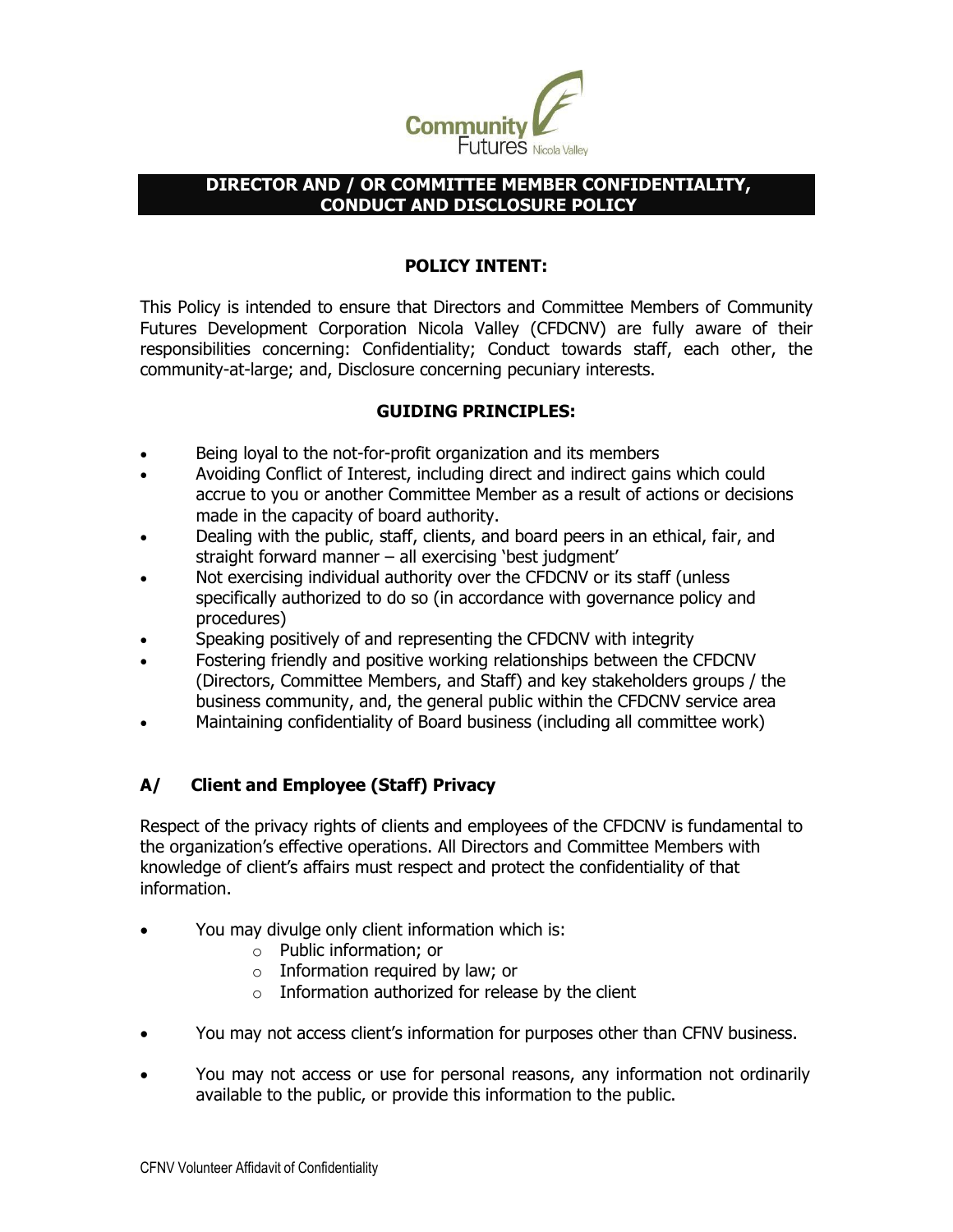# **B/ Protection of Propriety Information**

- Certain information about CFDCNV plans, methods, and activities is proprietary and confidential (this is particularly applicable to, but not restricted to, Lending and Counseling activities). You may not disclose such information without proper authorization.
- Use good judgment in your social and informal association with others. There is risk that you may reveal (knowingly or unknowingly) information about the organization's security measures or other confidential information that could be used in perpetrating a crime against CFDCNV or against a client.
- Never show any documentation to outsiders without proper authorization. Use care when talking about the organization with outsiders and in public places.
- If you leave the service of CFDCNV, you are obligated to safeguard the privacy of clients and employees and to protect the confidentiality of CFDCNV's affairs.

# **C/ Conflict of Interest**

# **Duty of a Director, Committee Member**

Where an Active Board Member and / or Committee Member, either on his or her own behalf or while acting for, by, with or through another, has any pecuniary interest, direct or indirect, in any matter and is present at a meeting of CFDCNV at which time the matter is the subject of consideration, he or she:

- (i) will prior to any consideration of the matter at the meeting, disclose his or her interest and the general nature thereof;
- (ii) will not take part in the discussion or vote on any question in respect of the matter; and in fact
- (iii) will absent himself or herself from that part of the meeting during which the matter over which the conflict arises is being discussed.

# **Pecuniary Interest**

An Active Board Member and / or Committee Member would have an indirect pecuniary interest in any matter where he or she or their immediate family ["Immediate family is defined as: a parent, grandparent, grandchild, former guardian, wife, husband, common-law spouse, sibling, father-in-law, mother-in-law, brother-in-law, sister-in-law, and any other relative with whom the employee permanently resides]:

- (i) is a shareholder in a private corporation; or
- (ii) has controlling interest in a public corporation; or
- (iii) is a member of a body corporate; or
- (iv) or is a partner of a person; or
- (v) is in the employment of a person or body corporate;

which has a pecuniary interest in the matter.

[Pecuniary in this sense means of or involving money]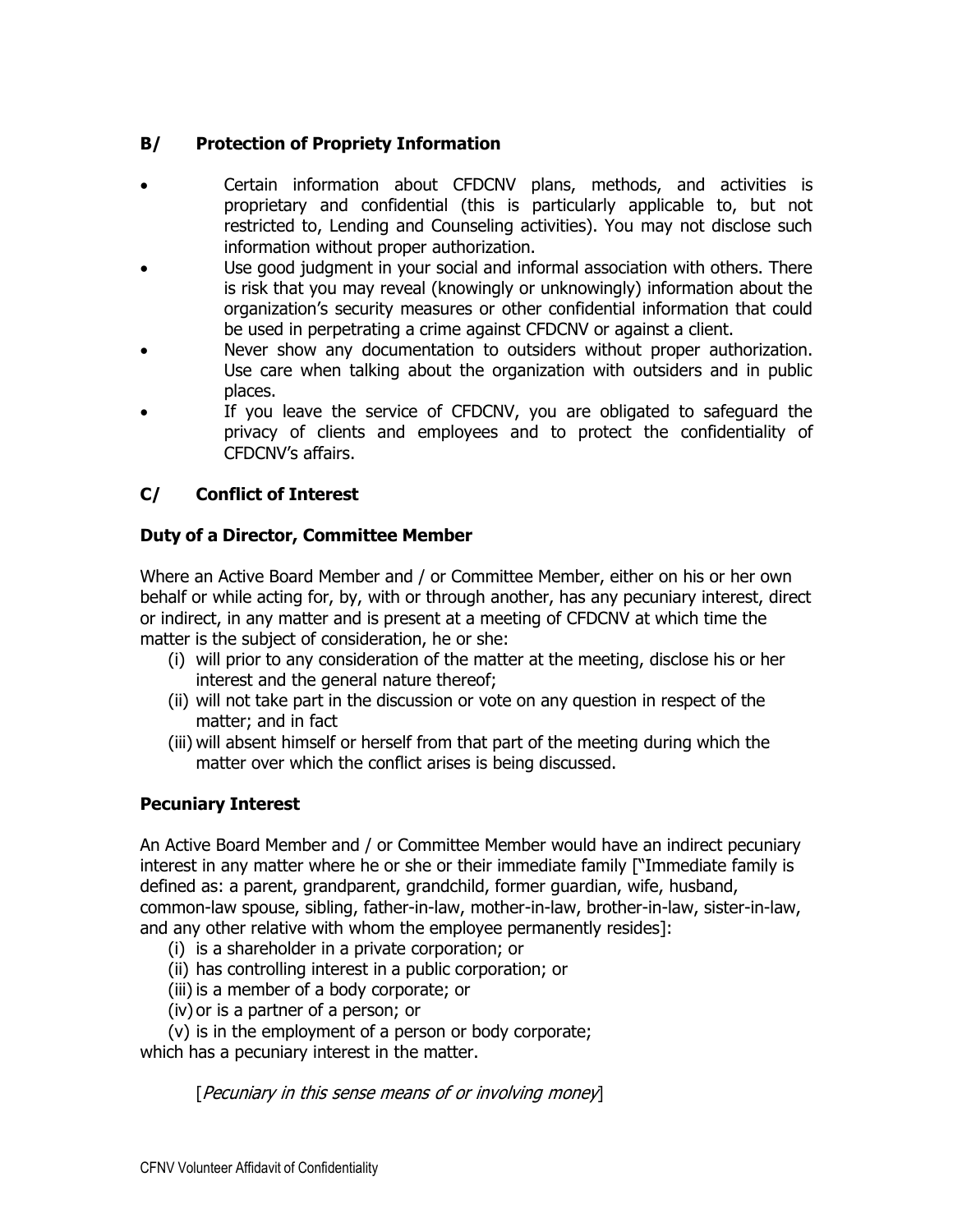## **D/ Enforcement**

(print name)

Any Director and /or Committee Member of CDFCNV who violates the codified requirements of behavior as expressed in the Agreement is subject to immediate dismissal at the discretion of the Chair of the CFDCNV.

Such dismissal shall not preclude the right of action or recovery of damages through applicable legal standards, regulations and laws.

## **AGREEMENT**

**I, ,**

**acknowledge that I have read, understand and by way of affixing my signature, do hereby agree to be bound by the terms, conditions and spirit of this Director Confidentiality, Conduct and Disclosure Policy.**

Signature Date Date

Witnessed by:

Signature Date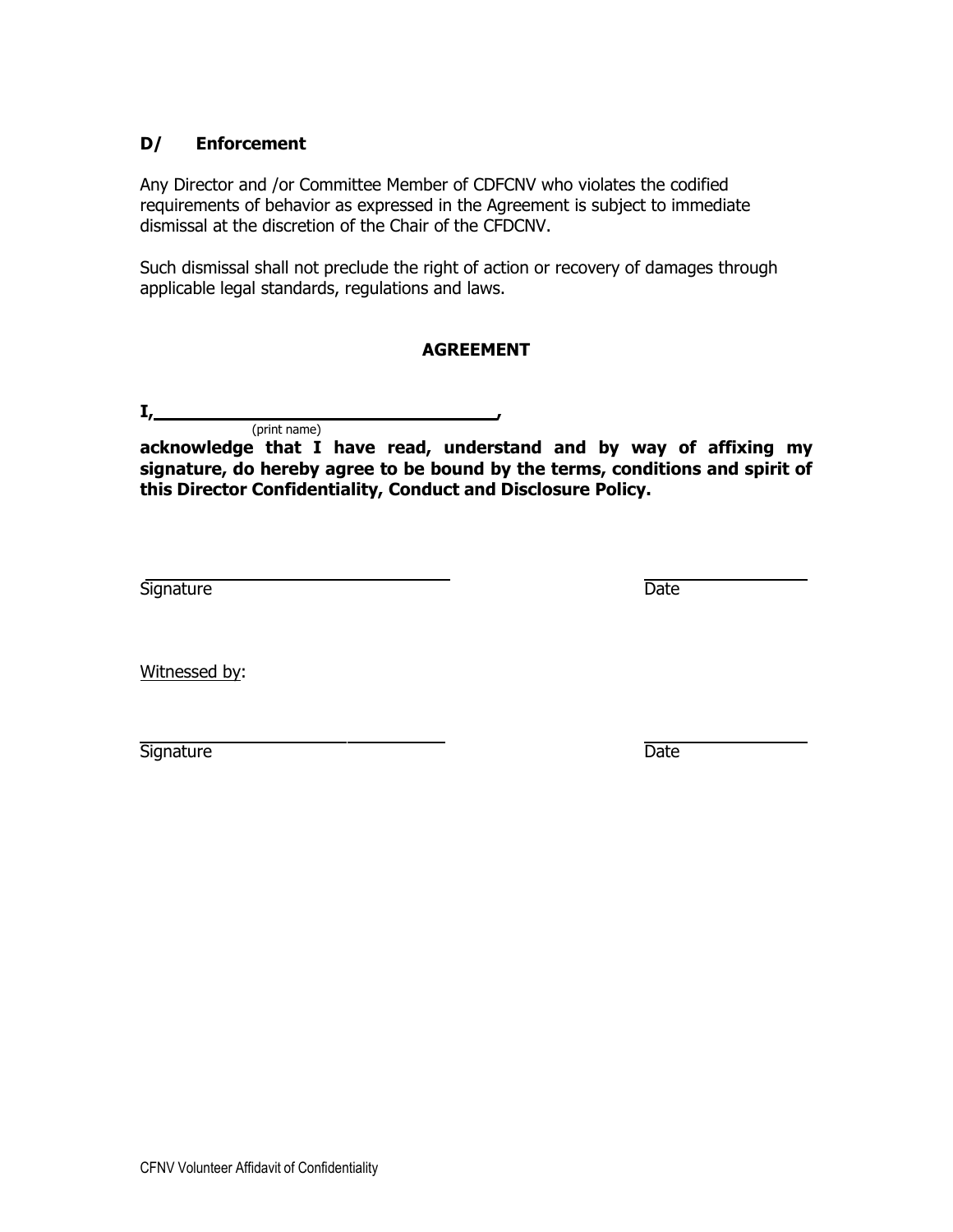#### **COMMUNITY FUTURES DEVELOPMENT CORPORATION NICOLA VALLEY (CFDCNV)**

#### **For Active Board Members, Committee Members and Staff**

#### **CONFLICT OF INTEREST POLICY**

#### **Duty of a Director, Committee Member or Staff**

Where an Active Board Member, Committee Member or Staff, either on his or her own behalf or while acting for, by, with or through another, has any pecuniary interest, direct or indirect, in any matter and is present at a meeting of the Community Futures Development Corporation Nicola Valley at which time the matter is the subject of consideration, he or she:

- a) will prior to any consideration of the matter at the meeting, disclose his or her interest and the general nature thereof;
- b) will not take part in the discussion or vote on any question in respect of the matter; and in fact
- c) will absent himself or herself from that part of the meeting during which the matter over which the conflict arises is being discussed.

#### **Pecuniary Interest**

An Active Board Member, Committee Member or Staff would have an indirect pecuniary interest in any matter where he or she or their immediate family ["Immediate family is defined as: a parent, grandparent, grandchild, former guardian, wife, husband, common-law spouse, sibling, father-in-law, mother-in-law, brother-in-law, sister-in-law, and any other relative with whom the employee permanently resides.]

- a) is a shareholder in a private corporation; or
- b) has controlling interest in a public corporation; or
- c) is a member of a body corporate; or
- d) or is a partner of a person; or
- e) is in the employment of a person or body corporate;

which has a pecuniary interest in the matter.

Pecuniary in this sense means of or involving money.

This policy is intended to apply to any Active Board Member of the Community Futures Development Corporation Nicola Valley, its Committees or staff.

I have read, understand and agree to the terms of this policy as long as I am associated with community Futures Development Corporation of Thompson Country as a Director, Committee Member, or staff member.

Date **Date Date Date Date Date Date Date Date Date Date Date Date Date Date Date Date D** 

**Signature** 

Please print name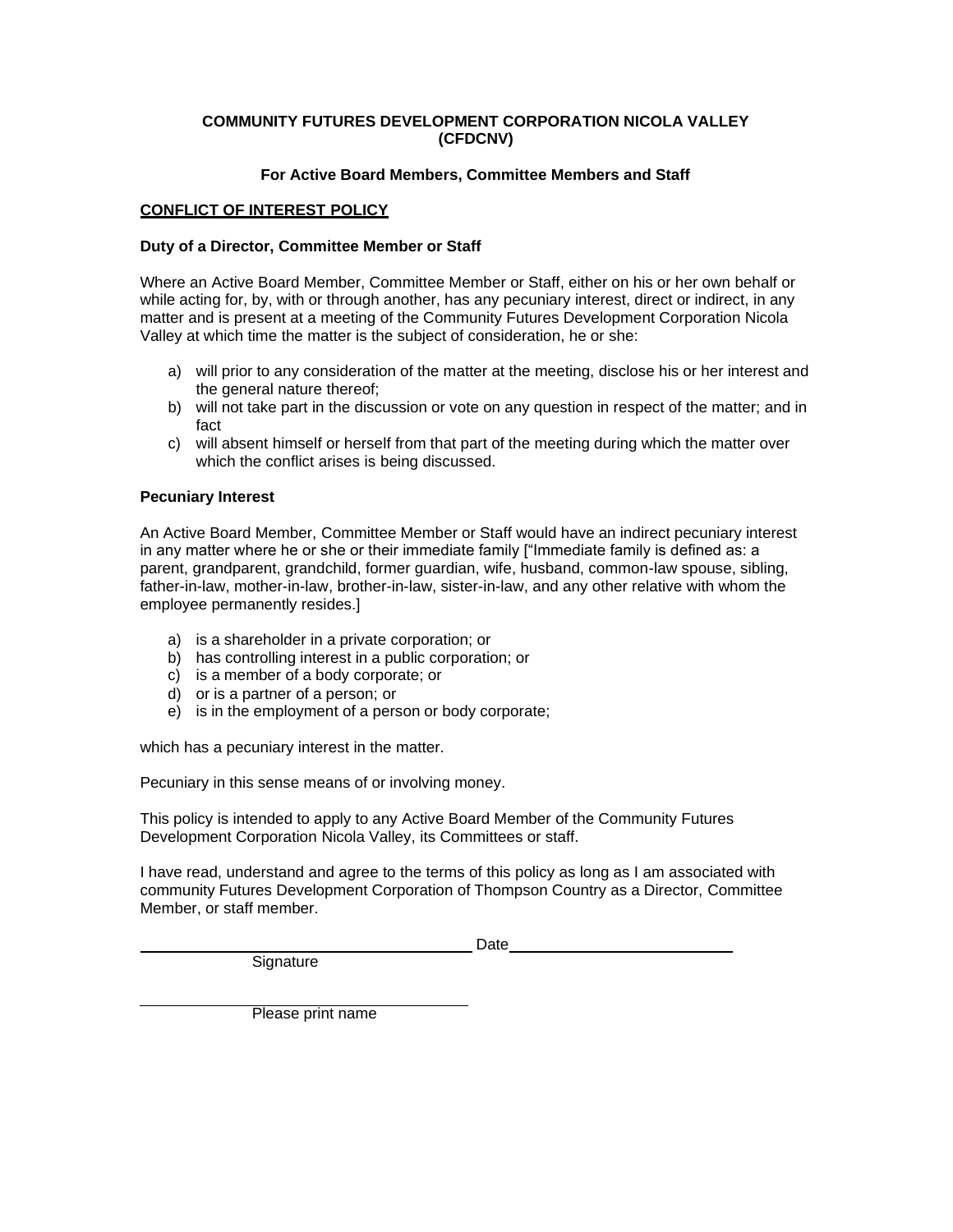

# **COMMUNITY FUTURES NICOLA VALLEY**

# **Board of Directors**

# **Oath of Office**

I, 1. Community Swear that I will faithfully and truly perform my duty as Director of Community Futures Nicola Valley, and that I will, in all good matters connected with the discharge of such duty, do all things, and such things only, as I shall truly and conscientiously believe to be adapted to promote the objectives for which Community Futures Nicola Valley was constituted, according to the true intent and meaning of the same.

I so affirm this on the day of 20

Director's Signature

Witness Signature